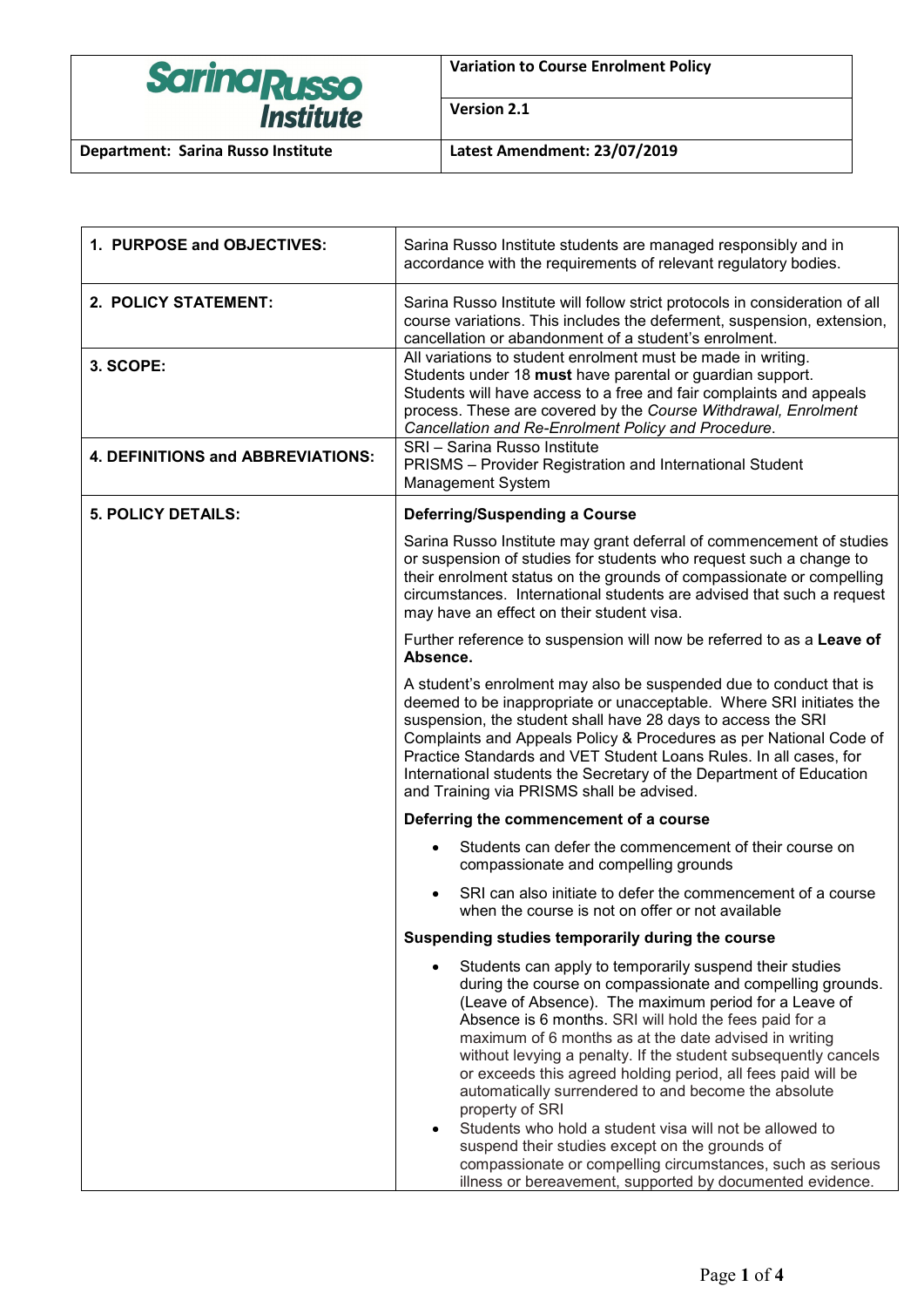

**Variation to Course Enrolment Policy**

# **Version 2.1**

**Department: Sarina Russo Institute Latest Amendment: 23/07/2019**

Refer below for details on Compassionate and Compelling circumstances

- SRI can also temporarily suspend the student's course on the following grounds:
	- o Student misbehaviour
	- o Unable to progress through a course (Leave of Absence).

The maximum period for a Leave of Absence is 6 months. For any leave longer than 28 days International students on Student Visas must leave the country

### **Extending a course**

Sarina Russo Institute may grant an extension of time to complete studies for students who request such a change. This is assessed on a case by case basis.

## **Transferring to another Course**

A student may apply to transfer (internal) to another course at SRI and pay any cost difference if the new course is more expensive. SRI will not transfer (internal) fees to another Registered Training Provider, or to another currently enrolled student, unless arranged at time of enrolment.

The National Code restricts the capacity of International students to transfer to other providers prior to completing six months of their principal course (that is the student's main course of study or that leading to the highest qualification on the student's current visa). Students should be aware that changing course or provider may affect their visa. SRI will agree to release students in specific circumstances.

## **Cancellation of enrolment – By SRI**

SRI can cancel a student's enrolment on the following grounds:

- o Student misbehaviour resulting in severe breach of SRI's Code of Conduct for Students
- o Non-payment of fees

Where SRI cancels a student's enrolment, the student will be informed in writing and will have 28 days days to access the SRI Complaints and Appeals Policy & Procedure. If the student is Under 18 their parent or guardian will be informed. In all cases, for International students, the Secretary of the Department of Education and Training via PRISMS shall be advised.

#### **Cancellation of enrolment – By Student**

Cancelling from a course refers to a formal procedure occurring when a student withdraws for any reason from a course in which he/she is enrolled and when he/she will not continue to study with SRI. Students are advised that such a request may have an effect on their student visa (if applicable). In these cases the Secretary of the Department of Education and Training via PRISMS shall be advised.

#### **Abandonment of enrolment – By Student**

If a student does not engage in their course despite the efforts of SRI to re-engage the student as per the Student Engagement & Monitoring Processes, the student will be formally notified and given a period in which to re-engage with their studies. If no contact is made by the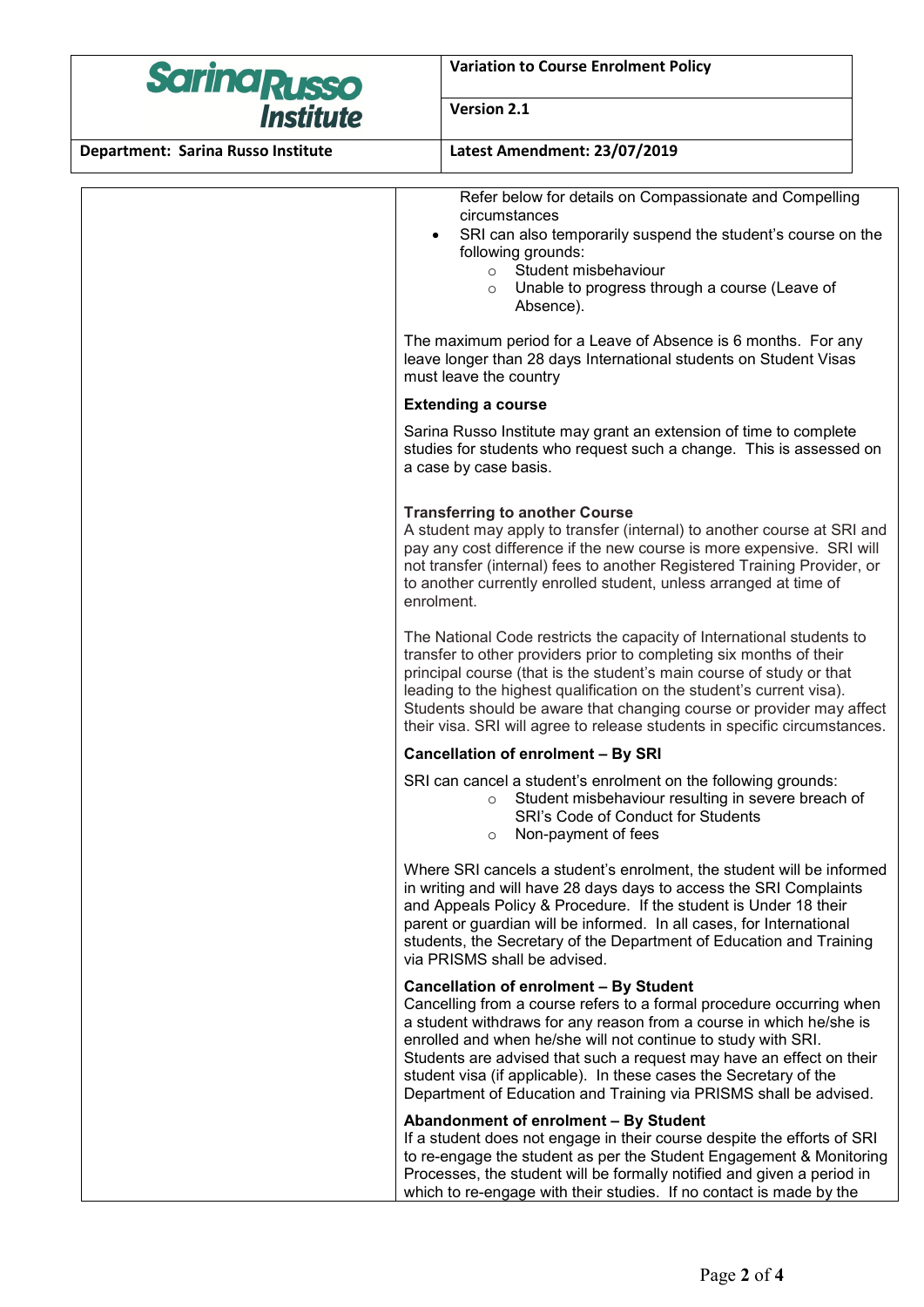| <b>Sarina Russo</b>                                                           | <b>Variation to Course Enrolment Policy</b>                                                                                                                                                                                                                                                                                                                                                                                                                                                                                                                                                                                                                                                                                                                                                                                                                                                                                                                                                                                                                                                                                                                                                                                                                                                                                                                                                                                                                                                                                                                                                                                                                                                                                                    |  |
|-------------------------------------------------------------------------------|------------------------------------------------------------------------------------------------------------------------------------------------------------------------------------------------------------------------------------------------------------------------------------------------------------------------------------------------------------------------------------------------------------------------------------------------------------------------------------------------------------------------------------------------------------------------------------------------------------------------------------------------------------------------------------------------------------------------------------------------------------------------------------------------------------------------------------------------------------------------------------------------------------------------------------------------------------------------------------------------------------------------------------------------------------------------------------------------------------------------------------------------------------------------------------------------------------------------------------------------------------------------------------------------------------------------------------------------------------------------------------------------------------------------------------------------------------------------------------------------------------------------------------------------------------------------------------------------------------------------------------------------------------------------------------------------------------------------------------------------|--|
| <b>Institute</b>                                                              | Version 2.1                                                                                                                                                                                                                                                                                                                                                                                                                                                                                                                                                                                                                                                                                                                                                                                                                                                                                                                                                                                                                                                                                                                                                                                                                                                                                                                                                                                                                                                                                                                                                                                                                                                                                                                                    |  |
| Department: Sarina Russo Institute                                            | Latest Amendment: 23/07/2019                                                                                                                                                                                                                                                                                                                                                                                                                                                                                                                                                                                                                                                                                                                                                                                                                                                                                                                                                                                                                                                                                                                                                                                                                                                                                                                                                                                                                                                                                                                                                                                                                                                                                                                   |  |
|                                                                               | student, they will be withdrawn from the program & course fees will be<br>held by SRI.<br><b>Compassionate or Compelling Circumstances</b><br>Compassionate or Compelling Circumstances are defined as<br>circumstances that are beyond the control of a student and which have<br>an impact upon the student's course progress or wellbeing. These<br>could include, but are not limited to:<br>serious illness or injury, where a medical certificate states that<br>the student was unable to attend classes<br>bereavement of close family members such as parents or<br>$\bullet$<br>grandparents (where a death certificate should be provided)<br>major political upheaval or natural disaster in the home<br>country requiring emergency travel and this has impacted on<br>the student's studies, or<br>a traumatic experience, which has impacted the student<br>(these cases should be supported by police or psychologists'<br>reports), which could include an involvement in, or witnessing<br>of an accident, or witnessing or being the victim of crime<br>where the registered provider was unable to offer a pre-<br>$\bullet$<br>requisite unit<br>inability to begin studying on the course commencement date<br>$\bullet$<br>due to delay in receiving a student visa<br>Please note that the above are only some examples of what may be<br>considered compassionate or compelling circumstances. Each<br>application for a leave of absence will be assessed individually based<br>on the information provided and documentary evidence. Therefore<br>students will need to provide appropriate evidence supporting their<br>applications for leave.<br>International Admissions; Quality Unit; Trainers and Assessors; |  |
| <b>6. ROLES AND RESPONSIBILITIES:</b><br><b>7. EXCEPTIONS TO THIS POLICY:</b> | <b>Student Services</b><br>Students not in possession of a student visa for the purpose of their<br>study at Sarina Russo Institute may defer their course of enrolment for                                                                                                                                                                                                                                                                                                                                                                                                                                                                                                                                                                                                                                                                                                                                                                                                                                                                                                                                                                                                                                                                                                                                                                                                                                                                                                                                                                                                                                                                                                                                                                    |  |
|                                                                               | up to 6 months.<br>Students not in the possession of a student visa for the purpose of<br>their study at Sarina Russo Institute may extend their course for no<br>longer than their original course length.                                                                                                                                                                                                                                                                                                                                                                                                                                                                                                                                                                                                                                                                                                                                                                                                                                                                                                                                                                                                                                                                                                                                                                                                                                                                                                                                                                                                                                                                                                                                    |  |
|                                                                               | If a student opts to lodge a formal appeal they must follow the correct<br>procedure (Complaints and Appeals Policy & Procedure)                                                                                                                                                                                                                                                                                                                                                                                                                                                                                                                                                                                                                                                                                                                                                                                                                                                                                                                                                                                                                                                                                                                                                                                                                                                                                                                                                                                                                                                                                                                                                                                                               |  |
|                                                                               | Suspension or cancellation of a student's enrolment cannot take effect                                                                                                                                                                                                                                                                                                                                                                                                                                                                                                                                                                                                                                                                                                                                                                                                                                                                                                                                                                                                                                                                                                                                                                                                                                                                                                                                                                                                                                                                                                                                                                                                                                                                         |  |

Related Standards and Codes **Standards for Registered Training Organisations 2015** – Standards 5

until the internal appeals process is complete, unless there are extenuating circumstances relating to the welfare of the student.